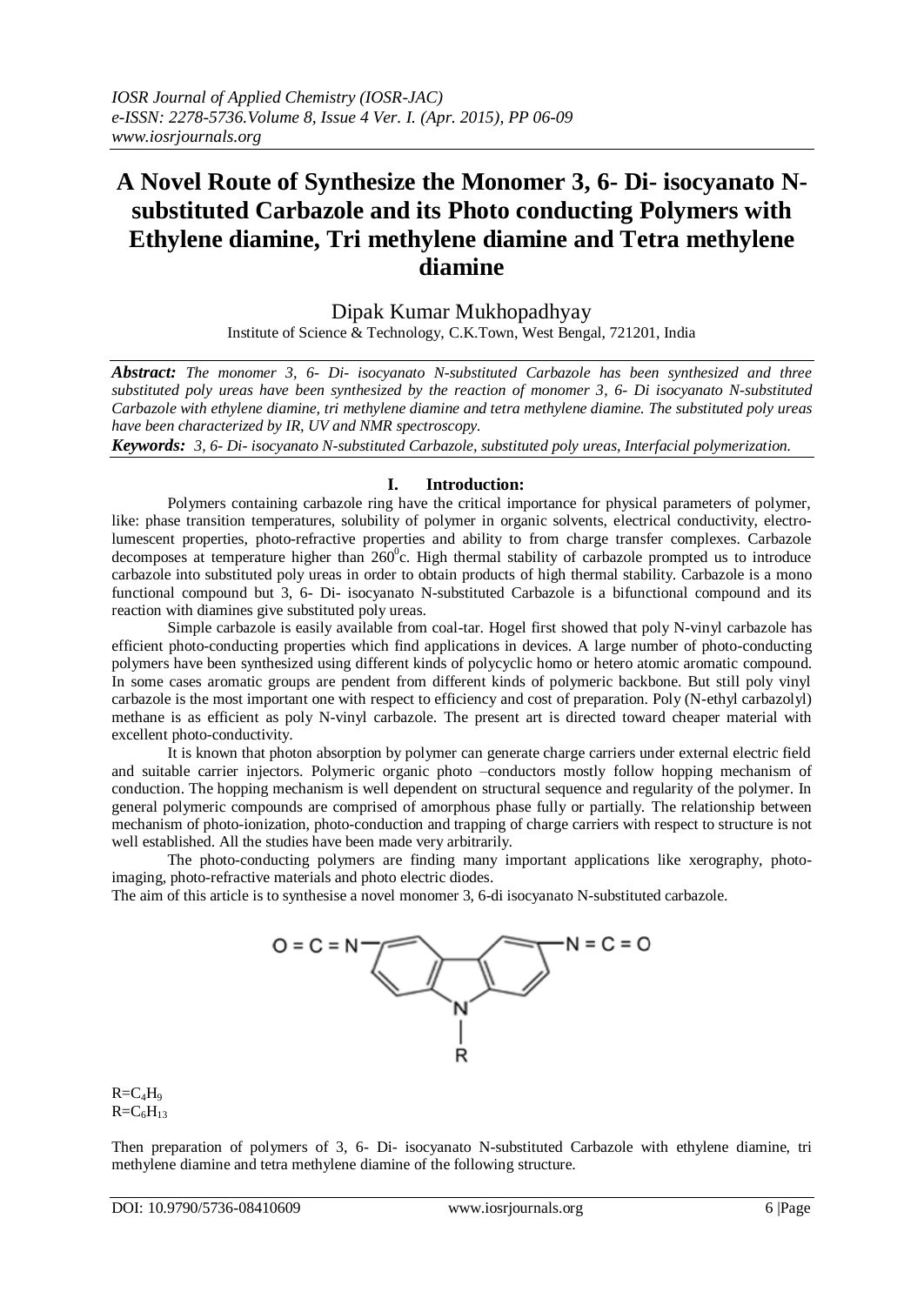

 $R = C<sub>4</sub>H<sub>9</sub>$  $R=C_6H_{13}$ 

**II. Experimental:**

n=2,3,4

# **2.1 Preparation of N-substituted carbazole:**

#### **2.1.1. Preparation of N-butyl carbazole:**

Carbazole is treated with sodium ethoxide and butyl bromide in absolute alcoholic medium. The product is purified by repeated crystallization. The product is verified by checking the melting point and by IR, UV and NMR spectra.



#### **2.1.2.Preparation of N-hexyl carbazole:**

Carbazole is reacted with sodium ethoxide and hexyl bromide in absolute alcoholic medium. The product is purified by repeated crystallization. The product has been confirmed by checking the melting point and verified by IR, UV and NMR spectra.



#### **2.2 Preparation of 3, 6- Di nitro N-substituted Carbazole:**

N-substituted Carbazole is dissolved in glacial acid and a stoichiometric amount of nitric acid mixed with glacial acetic acid is added drop wise at  $20^{\circ}$ c. After reaction at  $40^{\circ}$ c for 15h another 80cc. of nitric acid together with 60cc. glacial acetic acid is added at  $80^{\circ}$ c for 2h, then at  $100^{\circ}$ c for another 30 minutes. After cooling, precipitated di nitro derivative is filtered off and washed with water. Yellowish fine crystals are considered as di nitro derivated (by checking the melting point).



 $R = C_4H_9$  $R=C_6H_{13}$ 

#### **2.3 Preparation of 3, 6- Diamino N-substituted Carbazole:**

Without further purification the crude product of di nitro derivative are reduced catalytically by using palladium catalyst in presence of cyclohexene at  $100^{\circ}$ c. The di amino derivative is confirmed by checking the melting point and verifying the IR, UV and NMR spectra.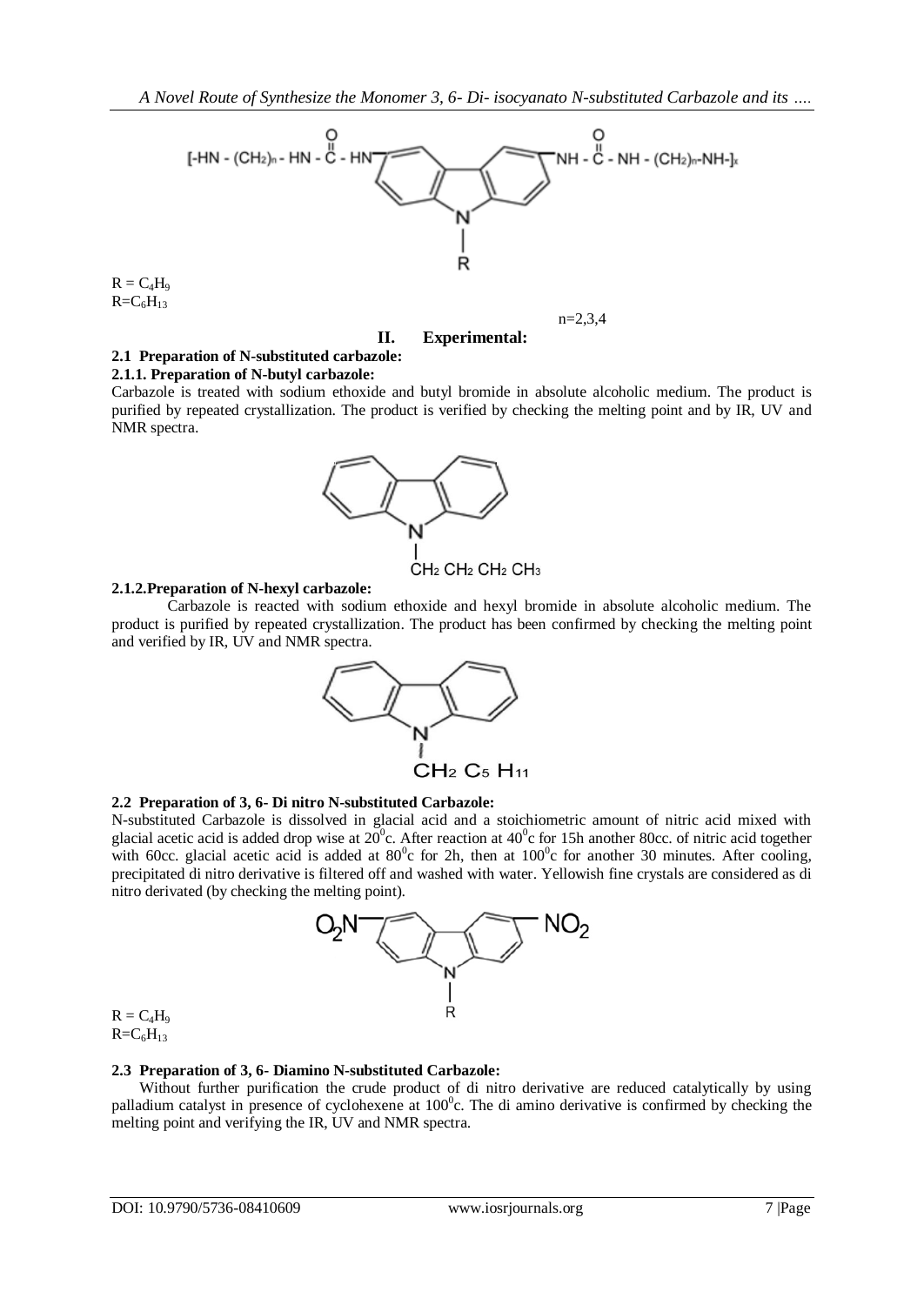

### **2.4 Preparation of 3, 6- diisocyanato N-substituted Carbazole**

0.08 mols of phosgene mixed with toluene is taken in a three necked round bottom flask fitted with magnetic stirrer and a condenser. Then 0.04 mols of diamino derivative together with 100cc. of toluene is slowly added to the mixture. The mixture is stirred for 1h at room temperature. After that 0.2 mols of triethylamine is added to the reaction mixture and starred vigorously. Then the reaction mixture is heated at  $100^{\circ}$ c for another 2h. After the reaction is over the mixture is cooled and precipitated out in hexane and washed with hexane and dried. The product is confirmed by checking the melting point and verifying IR, UV and NMR spectra. The product is kept in the dark and in nitrogen atmosphere.



 $R = C<sub>4</sub>H<sub>9</sub>$  $R = C_6H_{13}$ 

#### **2.5 Preparation of substituted poly ureas:**

Substituted poly ureas are prepared by interfacial polymerization technique. 0.04 mols of 3, 6 diisocyanato N- substituted carbazole are dissolved in 100cc.of toluene. The mixture is placed in an ice-bath at  $0^0$ -5<sup>o</sup>c, and then aqueous solution of 0.04 mols of diamine bis hydrochloride is added slowly to the reaction mixture and vigorously stirred at low temperature. Then ice-cold 1(N) sodium hydroxide solution slowly added to the reaction mixture within the period of 10 minutes, to produce free diamine for reaction. The mixture is stirred for another 1h then poly ureas are precipitated out in methanol, washed with methanol and water and dried. The polymers are characterized by IR, UV and NMR spectra.

#### **III. Result and Discussion :**

The study of IR, NMR and UV-visible spectra revealed the successful preparation of the polymer. The synthesis of new carbazole based diisocyanate monomer starting from carbazole is presented in detail in scheme-I. N-substituted carbazole is prepared with corresponding alkyl halides in presence of sodium ethoxide in absolute alcoholic medium.N-substituted carbazole then dinitrated using nitric acid in presence of glacial acetic acid. In the second step the dinitro compound is catalytically reduced using palladium catalyst in presence of cyclohexenc at 100<sup>°</sup>c. The pink colored compound is recrystallised after three precipitations of acetone solution in water. The diamino compound is then treated with phosgene and triethylamine at first at room temperature and then heated at  $100^{\circ}$ c for several hours. The diisocyanate derivative is precipitated out in hexane and dried and kept in the dark in nitrogen atmosphere.



**Scheme – I,** Synthesis of monomer